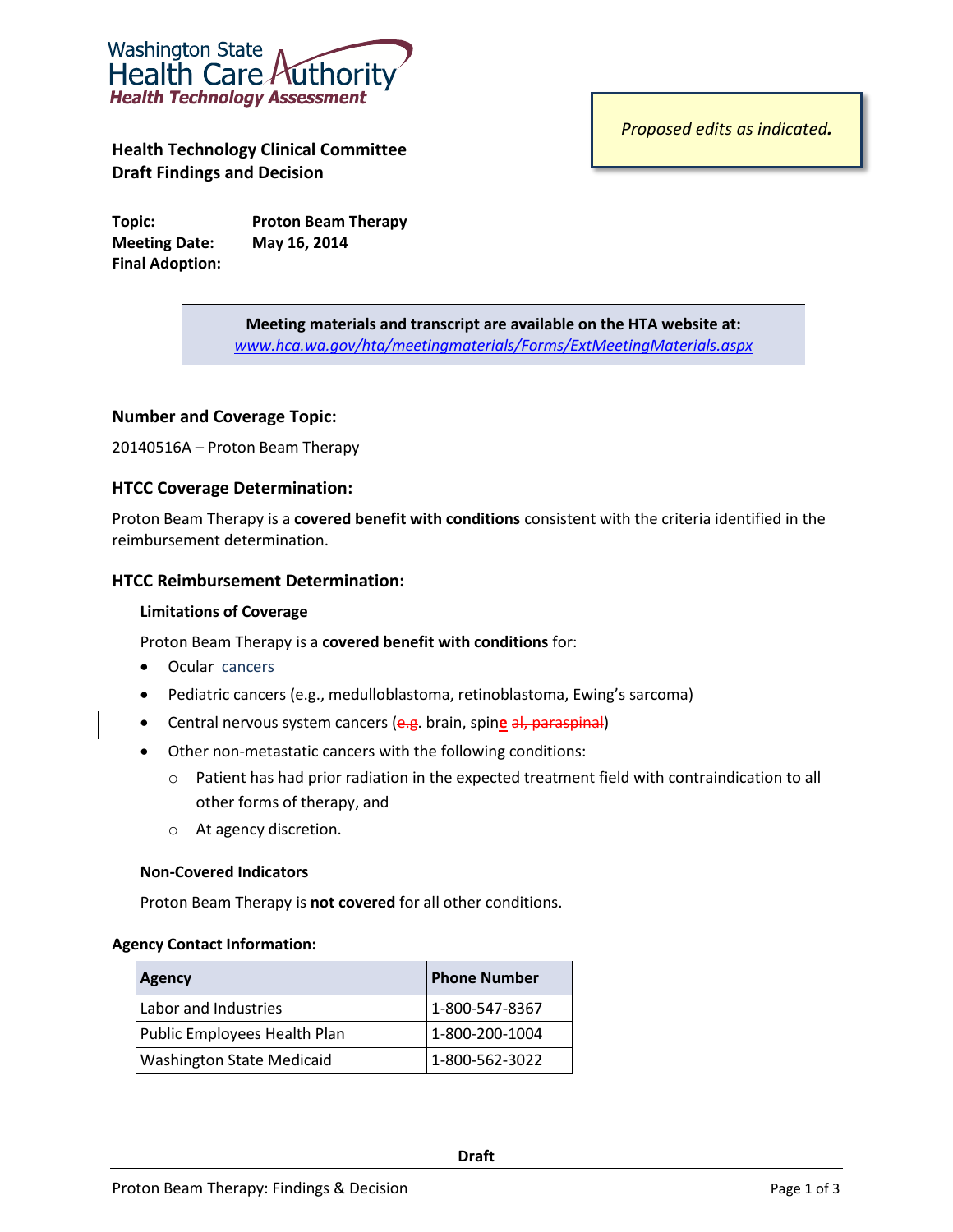### **HTCC Coverage Vote and Formal Action**

#### *Committee Decision*

Based on the deliberations of key health outcomes, the committee decided that it had the most complete information: a comprehensive and current evidence report, public comments, and agency and state utilization information. The committee concluded that the current evidence on Proton Beam Therapy demonstrates that there is sufficient evidence to cover with conditions. The committee considered all the evidence and gave greatest weight to the evidence it determined, based on objective factors, to be the most valid and reliable. Based on these findings, the committee voted to cover with conditions Proton Beam Therapy.

### **Proton Beam Therapy**

| <b>HTCC Committee Coverage Determination Vote</b> |  |                                          |                                                   |
|---------------------------------------------------|--|------------------------------------------|---------------------------------------------------|
|                                                   |  | Covered<br>Not Covered   Unconditionally | <b>Covered Under</b><br><b>Certain Conditions</b> |
| <b>Proton Beam Therapy</b>                        |  |                                          | 10                                                |

### *Discussion*

The Chair called for discussion of conditions of coverage for Proton Beam Therapy following the majority voting for coverage under certain conditions. Based on review of the information provided in the evidence report, in public comments and state agency utilization information, the following conditions were discussed and approved by a majority of the clinical committee:

## **Limitations of Coverage**

Proton Beam Therapy is a **covered benefit with conditions** for:

- Ocular **tumors** cancers
- Pediatric cancers (e.g., medulloblastoma, retinoblastoma, Ewing's sarcoma)
- Central nervous system tumors (e.g., brain, spine al and paraspinal tumors)
- Other non-metastatic cancers with the following conditions:
	- $\circ$  Patient has had prior radiation in the expected treatment field with contraindication to all other forms of therapy, and
	- o At agency discretion.

## **Non-Covered Indicators**

Proton Beam Therapy is **not covered** for all other conditions.